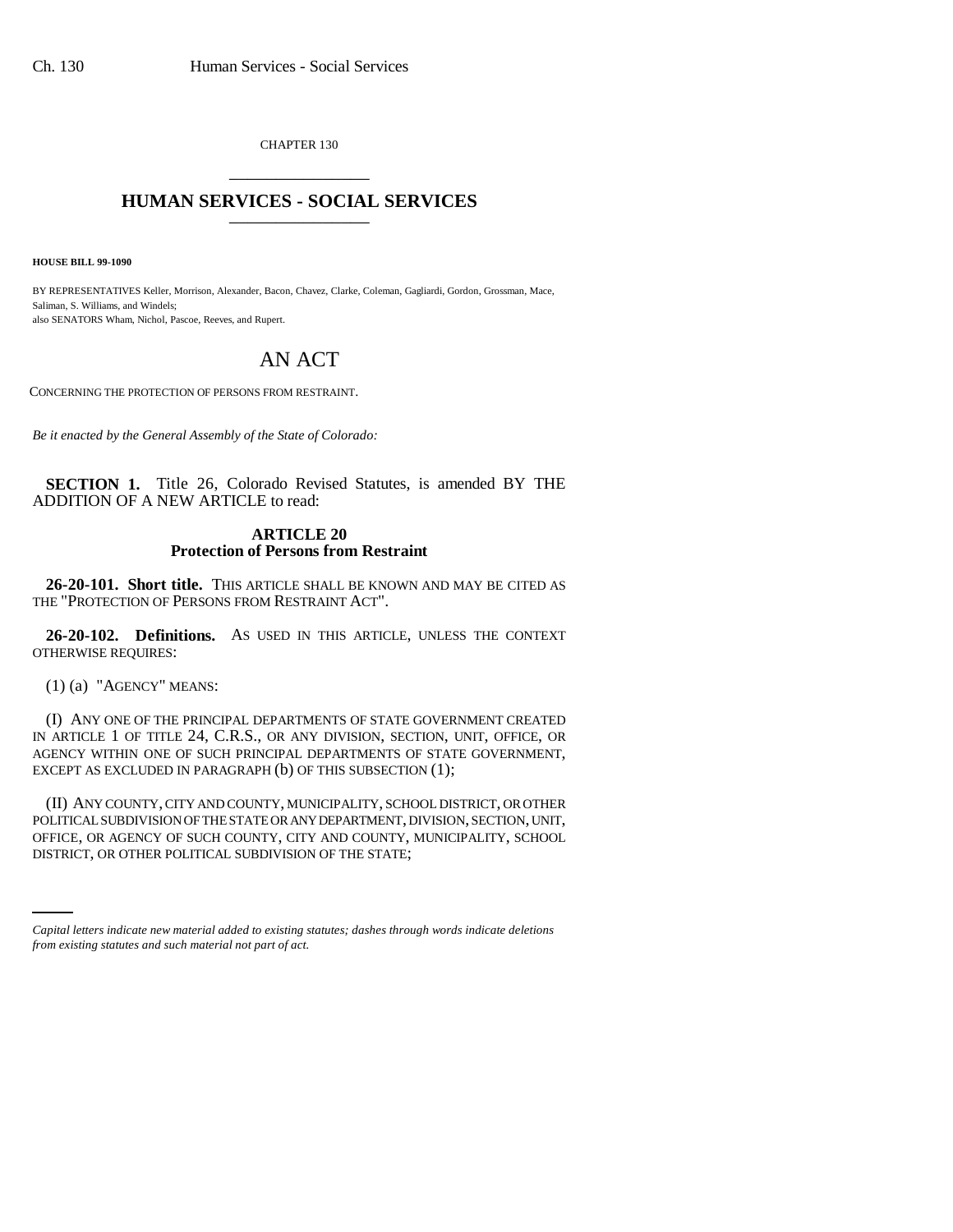(III) ANY PUBLIC OR PRIVATE ENTITY THAT HAS ENTERED INTO A CONTRACT FOR SERVICES WITH AN ENTITY DESCRIBED IN SUBPARAGRAPH (I) OR (II) OF THIS PARAGRAPH (a);

(IV) ANY PUBLIC OR PRIVATE ENTITY LICENSED OR CERTIFIED BY ONE OF THE ENTITIES DESCRIBED IN SUBPARAGRAPH (I) OR (II) OF THIS PARAGRAPH (a).

(b) "AGENCY" DOES NOT INCLUDE:

(I) THE DEPARTMENT OF CORRECTIONS OR ANY PUBLIC OR PRIVATE ENTITY THAT HAS ENTERED INTO A CONTRACT FOR SERVICES WITH SUCH DEPARTMENT;

(II) ANY LAW ENFORCEMENT AGENCY OF THE STATE OR OF A POLITICAL SUBDIVISION OF THE STATE;

(III) A JUVENILE PROBATION DEPARTMENT OR DIVISION AUTHORIZED PURSUANT TO SECTION 19-2-204, C.R.S.;

(IV) ANY COUNTY DEPARTMENT OF SOCIAL SERVICES WHEN ENGAGED IN PERFORMANCE OF DUTIES PURSUANT TO PART 3 OF ARTICLE 3 OF TITLE 19, C.R.S.

(2) "CHEMICAL RESTRAINT" MEANS GIVING AN INDIVIDUAL MEDICATION INVOLUNTARILY FOR THE PURPOSE OF RESTRAINING THAT INDIVIDUAL; EXCEPT THAT "CHEMICAL RESTRAINT" DOES NOT INCLUDE THE INVOLUNTARY ADMINISTRATION OF MEDICATION PURSUANT TO SECTION 27-10-111(4.5),C.R.S., OR ADMINISTRATION OF MEDICATION FOR VOLUNTARY OR LIFE-SAVING MEDICAL PROCEDURES.

(3) "EMERGENCY" MEANS A SERIOUS, PROBABLE, IMMINENT THREAT OF BODILY HARM TO SELF OR OTHERS WHERE THERE IS THE PRESENT ABILITY TO EFFECT SUCH BODILY HARM.

(4) "MECHANICAL RESTRAINT" MEANS A PHYSICAL DEVICE USED TO INVOLUNTARILY RESTRICT THE MOVEMENT OF AN INDIVIDUAL OR THE MOVEMENT OR NORMAL FUNCTION OF A PORTION OF HIS OR HER BODY.

(5) "PHYSICAL RESTRAINT" MEANS THE USE OF BODILY, PHYSICAL FORCE TO INVOLUNTARILY LIMIT AN INDIVIDUAL'S FREEDOM OF MOVEMENT; EXCEPT THAT "PHYSICAL RESTRAINT" DOES NOT INCLUDE THE HOLDING OF A CHILD BY ONE ADULT FOR THE PURPOSES OF CALMING OR COMFORTING THE CHILD.

(6) "RESTRAINT" MEANS ANY METHOD OR DEVICE USED TO INVOLUNTARILY LIMIT FREEDOM OF MOVEMENT, INCLUDING BUT NOT LIMITED TO BODILY PHYSICAL FORCE, MECHANICAL DEVICES, OR CHEMICALS. "RESTRAINT" INCLUDES A CHEMICAL RESTRAINT, A MECHANICAL RESTRAINT, A PHYSICAL RESTRAINT, AND SECLUSION. "RESTRAINT" DOES NOT INCLUDE:

(a) THE USE OF ANY FORM OF RESTRAINT IN A LICENSED OR CERTIFIED HOSPITAL WHEN SUCH USE:

(I) IS IN THE CONTEXT OF PROVIDING MEDICAL OR DENTAL SERVICES THAT ARE PROVIDED WITH THE CONSENT OF THE INDIVIDUAL OR THE INDIVIDUAL'S GUARDIAN;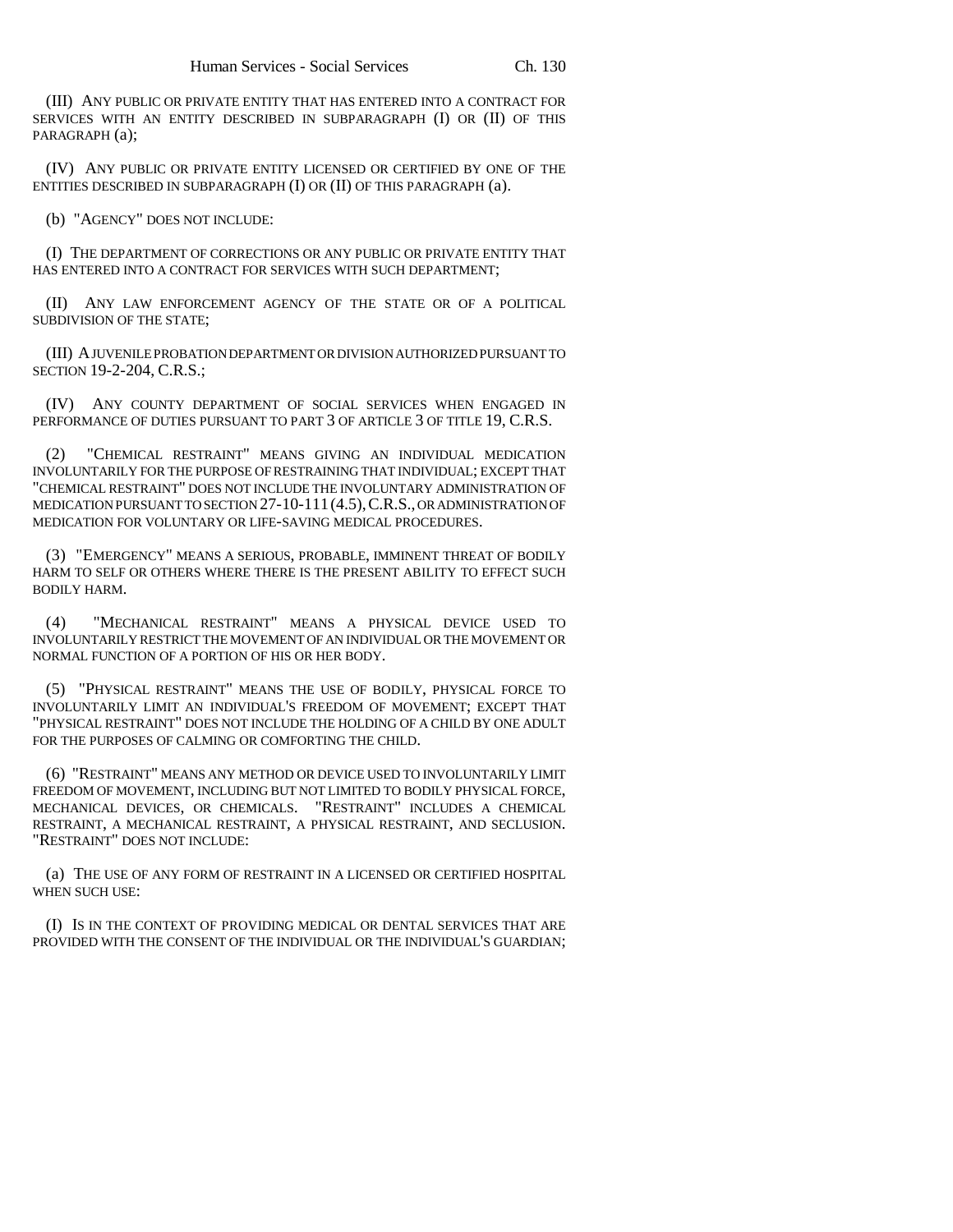AND

(II) IS IN COMPLIANCE WITH INDUSTRY STANDARDS ADOPTED BY A NATIONALLY RECOGNIZED ACCREDITING BODY OR THE CONDITIONS OF PARTICIPATION ADOPTED FOR FEDERAL MEDICARE AND MEDICAID PROGRAMS;

(b) THE USE OF PROTECTIVE DEVICES OR ADAPTIVE DEVICES FOR PROVIDING PHYSICAL SUPPORT, PREVENTION OF INJURY, OR VOLUNTARY OR LIFE-SAVING MEDICAL PROCEDURES;

(c) THE HOLDING OF AN INDIVIDUAL FOR LESS THAN FIVE MINUTES BY A STAFF PERSON FOR PROTECTION OF THE INDIVIDUAL OR OTHER PERSONS;

(d) PLACEMENT OF AN INPATIENT OR RESIDENT IN HIS OR HER ROOM FOR THE NIGHT; OR

(e) THE USE OF TIME-OUT AS MAY BE DEFINED BY WRITTEN POLICIES, RULES, OR PROCEDURES OF AN AGENCY.

(7) "SECLUSION" MEANS THE PLACEMENT OF A PERSON ALONE IN A ROOM FROM WHICH EGRESS IS INVOLUNTARILY PREVENTED.

**26-20-103. Basis for use of restraint.** (1) SUBJECT TO THE PROVISIONS OF THIS ARTICLE, AN AGENCY MAY ONLY USE RESTRAINT:

(a) IN CASES OF EMERGENCY; AND

(b) (I) AFTER THE FAILURE OF LESS RESTRICTIVE ALTERNATIVES; OR

(II) AFTER A DETERMINATION THAT SUCH ALTERNATIVES WOULD BE INAPPROPRIATE OR INEFFECTIVE UNDER THE CIRCUMSTANCES.

(2) AN AGENCY THAT USES RESTRAINT PURSUANT TO THE PROVISIONS OF SUBSECTION (1) OF THIS SECTION SHALL USE SUCH RESTRAINT:

(a) FOR THE PURPOSE OF PREVENTING THE CONTINUATION OR RENEWAL OF AN EMERGENCY;

(b) FOR THE PERIOD OF TIME NECESSARY TO ACCOMPLISH ITS PURPOSE; AND

(c) IN THE CASE OF PHYSICAL RESTRAINT, USING NO MORE FORCE THAN IS NECESSARY TO LIMIT THE INDIVIDUAL'S FREEDOM OF MOVEMENT.

(3) IN ADDITION TO THE CIRCUMSTANCES DESCRIBED IN SUBSECTION (1) OF THIS SECTION, A FACILITY, AS DEFINED IN SECTION 27-10-102 (4.5), C.R.S., THAT IS DESIGNATED BY THE EXECUTIVE DIRECTOR OF THE DEPARTMENT OF HUMAN SERVICES TO PROVIDE TREATMENT PURSUANT TO SECTION 27-10-105, 27-10-106, 27-10-107, OR 27-10-109, C.R.S., TO ANY MENTALLY ILL PERSON, AS DEFINED IN SECTION 27-10-102 (7), C.R.S., MAY USE SECLUSION TO RESTRAIN A MENTALLY ILL PERSON WHEN SUCH SECLUSION IS NECESSARY TO ELIMINATE A CONTINUOUS AND SERIOUS DISRUPTION OF THE TREATMENT ENVIRONMENT.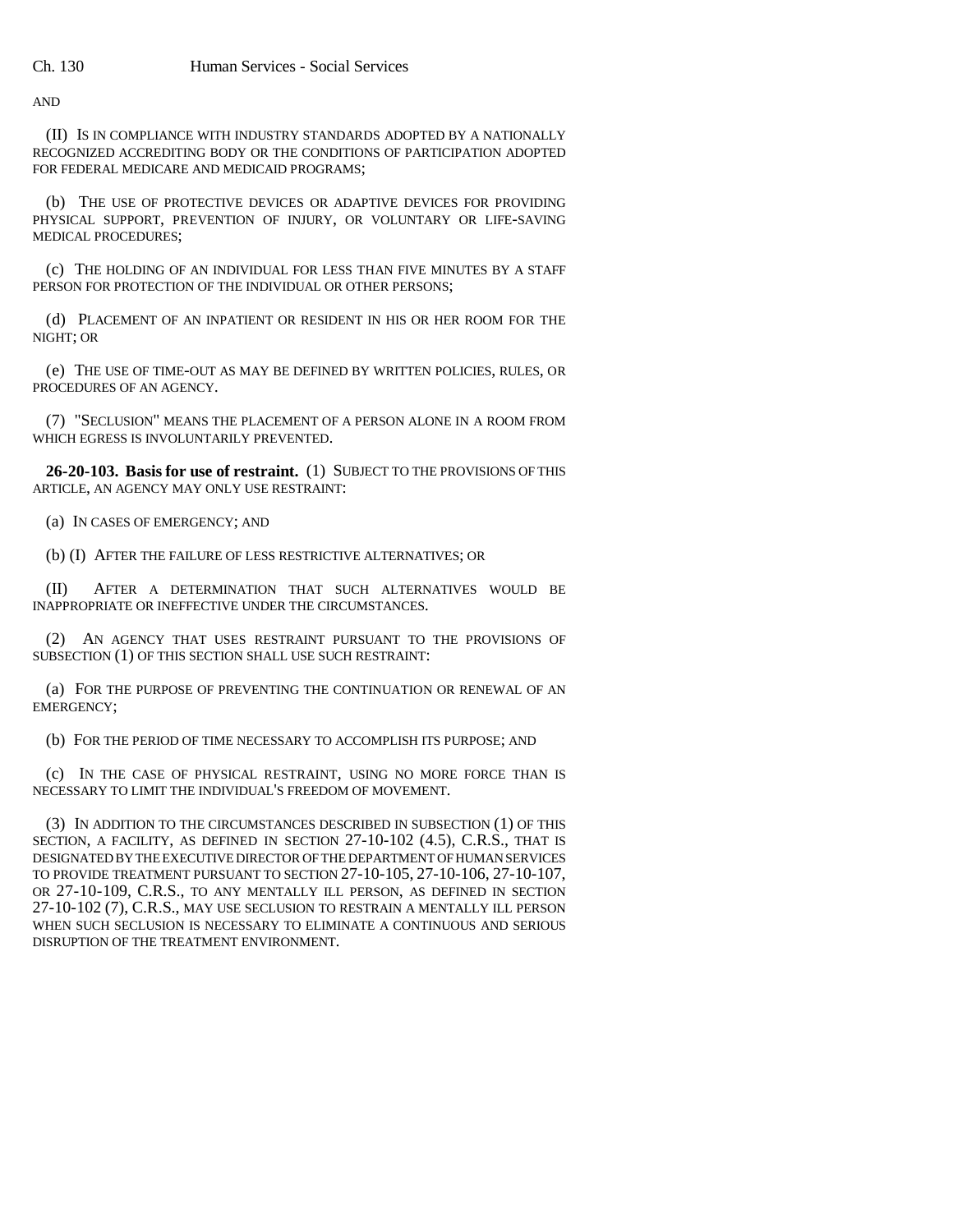(4) (a) THE GENERAL ASSEMBLY RECOGNIZES THAT SKILLED NURSING AND NURSING CARE FACILITIES THAT PARTICIPATE IN FEDERAL MEDICAID PROGRAMS ARE SUBJECT TO FEDERAL STATUTES AND REGULATIONS CONCERNING THE USE OF RESTRAINT IN SUCH FACILITIES THAT AFFORD PROTECTIONS FROM RESTRAINT IN A MANNER CONSISTENT WITH THE PURPOSES AND POLICIES SET FORTH IN THIS ARTICLE.

(b) IF THE USE OF RESTRAINT IN SKILLED NURSING AND NURSING CARE FACILITIES LICENSED UNDER STATE LAW IS IN ACCORDANCE WITH THE FEDERAL STATUTES AND REGULATIONS GOVERNING THE MEDICARE PROGRAM SET FORTH IN 42 U.S.C. SEC. 1395i-3(c) AND 42 C.F.R. PART 483, SUBPART B AND THE MEDICAID PROGRAM SET FORTH IN 42U.S.C. SEC.1396r(c) AND 42C.F.R. PART 483, SUBPART B AND WITH THE RULES OF THE DEPARTMENT OF PUBLIC HEALTH AND ENVIRONMENT RELATING TO THE LICENSING OF THESE FACILITIES, THERE SHALL BE A CONCLUSIVE PRESUMPTION THAT SUCH USE OF RESTRAINT IS IN ACCORDANCE WITH THE PROVISIONS OF THIS ARTICLE.

(5) (a) THE GENERAL ASSEMBLY RECOGNIZES THAT ARTICLE 10.5 OF TITLE 27, C.R.S., AND THE RULES PROMULGATED PURSUANT TO THE AUTHORITY SET FORTH IN THAT ARTICLE, ADDRESS THE USE OF RESTRAINT ON A PERSON WITH A DEVELOPMENTAL DISABILITY.

(b) IF ANY PROVISION OF THIS ARTICLE CONCERNING THE USE OF RESTRAINT CONFLICTS WITH ANY PROVISION CONCERNING THE USE OF RESTRAINT STATED IN ARTICLE 10.5 OF TITLE 27, C.R.S., OR ANY REGULATION ADOPTED PURSUANT THERETO, THE PROVISION OF ARTICLE 10.5 OF TITLE 27,C.R.S., OR THE REGULATION ADOPTED PURSUANT THERETO SHALL PREVAIL.

(6) THE PROVISIONS OF THIS ARTICLE SHALL NOT APPLY TO ANY AGENCY WHILE ENGAGED IN TRANSPORTING A PERSON FROM ONE FACILITY OR LOCATION TO ANOTHER FACILITY OR LOCATION WHEN IT IS WITHIN THE SCOPE OF THAT AGENCY'S POWERS AND AUTHORITY TO EFFECT SUCH TRANSPORTATION.

**26-20-104. Duties relating to use of restraint.** (1) NOTWITHSTANDING THE PROVISIONS OF SECTION 26-20-103, AN AGENCY THAT USES RESTRAINT SHALL ENSURE THAT:

(a) AT LEAST EVERY FIFTEEN MINUTES, STAFF SHALL MONITOR ANY INDIVIDUAL HELD IN MECHANICAL RESTRAINTS TO ASSURE THAT THE INDIVIDUAL IS PROPERLY POSITIONED, THAT THE INDIVIDUAL'S BLOOD CIRCULATION IS NOT RESTRICTED, THAT THE INDIVIDUAL'S AIRWAY IS NOT OBSTRUCTED, AND THAT THE INDIVIDUAL'S OTHER PHYSICAL NEEDS ARE MET;

(b) NO PHYSICAL OR MECHANICAL RESTRAINT OF AN INDIVIDUAL SHALL PLACE EXCESS PRESSURE ON THE CHEST OR BACK OF THAT INDIVIDUAL OR INHIBIT OR IMPEDE THE INDIVIDUAL'S ABILITY TO BREATHE;

(c) DURING PHYSICAL RESTRAINT OF AN INDIVIDUAL, AN AGENT OR EMPLOYEE OF THE AGENCY SHALL CHECK TO ENSURE THAT THE BREATHING OF THE INDIVIDUAL IN SUCH PHYSICAL RESTRAINT IS NOT COMPROMISED;

(d) A CHEMICAL RESTRAINT SHALL BE GIVEN ONLY ON THE ORDER OF A PHYSICIAN WHO HAS DETERMINED, EITHER WHILE PRESENT DURING THE COURSE OF THE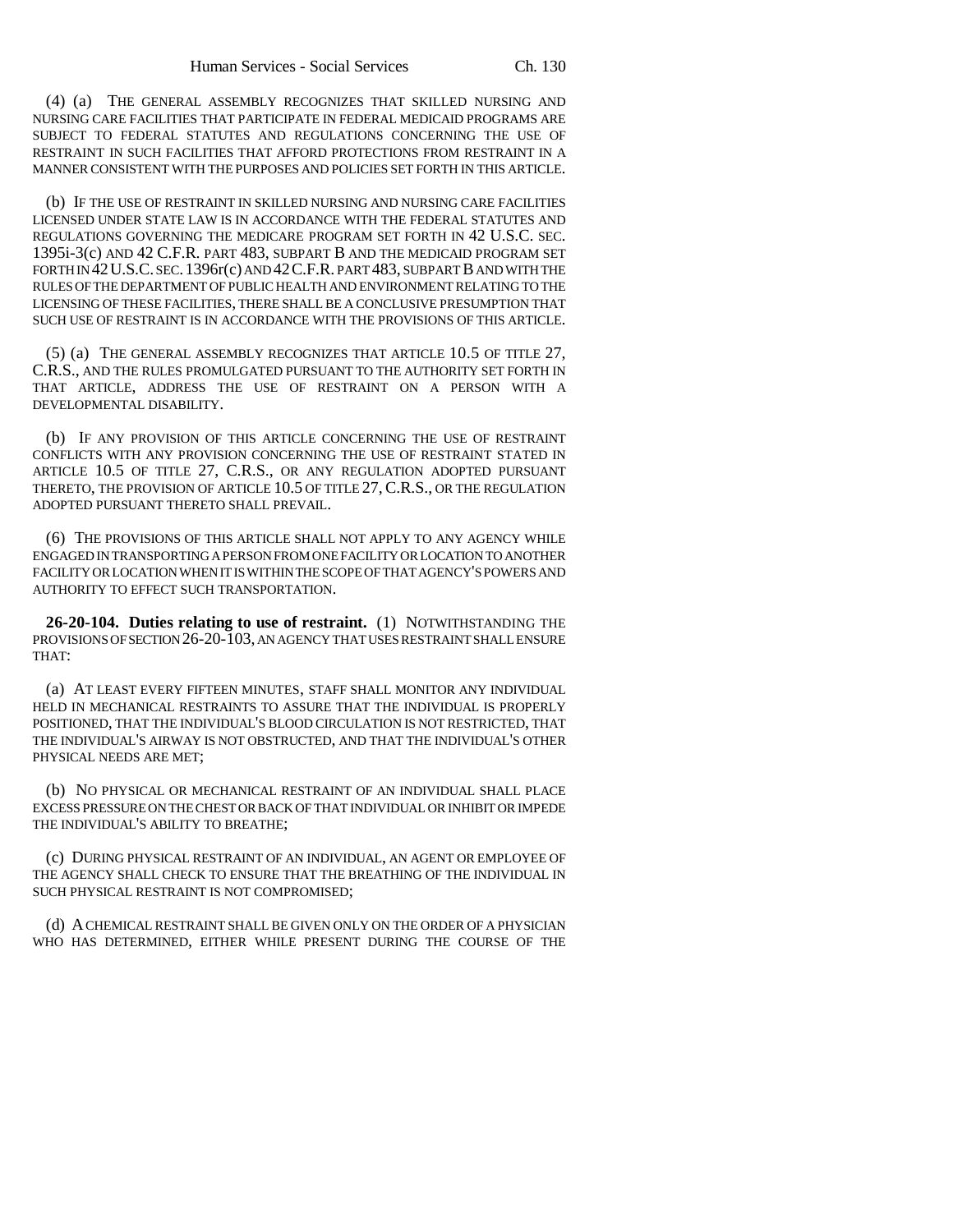## Ch. 130 Human Services - Social Services

EMERGENCY JUSTIFYING THE USE OF THE CHEMICAL RESTRAINT OR AFTER TELEPHONE CONSULTATION WITH A REGISTERED NURSE, CERTIFIED PHYSICIAN ASSISTANT, OR OTHER AUTHORIZED STAFF PERSON WHO IS PRESENT AT THE TIME AND SITE OF THE EMERGENCY AND WHO HAS PARTICIPATED IN THE EVALUATION OF THE INDIVIDUAL, THAT SUCH FORM OF RESTRAINT IS THE LEAST RESTRICTIVE, MOST APPROPRIATE ALTERNATIVE AVAILABLE;

(e) AN ORDER FOR A CHEMICAL RESTRAINT, ALONG WITH THE REASONS FOR ITS ISSUANCE, SHALL BE RECORDED IN WRITING AT THE TIME OF ITS ISSUANCE;

(f) AN ORDER FOR A CHEMICAL RESTRAINT SHALL BE SIGNED AT THE TIME OF ITS ISSUANCE BY SUCH PHYSICIAN IF PRESENT AT THE TIME OF THE EMERGENCY;

(g) AN ORDER FOR A CHEMICAL RESTRAINT, IF AUTHORIZED BY TELEPHONE, SHALL BE TRANSCRIBED AND SIGNED AT THE TIME OF ITS ISSUANCE BY AN INDIVIDUAL WITH THE AUTHORITY TO ACCEPT TELEPHONE MEDICATION ORDERS WHO IS PRESENT AT THE TIME OF THE EMERGENCY;

(h) STAFF TRAINED IN THE ADMINISTRATION OF MEDICATION SHALL MAKE NOTATIONS IN THE RECORD OF THE INDIVIDUAL AS TO THE EFFECT OF THE CHEMICAL RESTRAINT AND THE INDIVIDUAL'S RESPONSE TO THE CHEMICAL RESTRAINT.

(2) FOR INDIVIDUALS IN MECHANICAL RESTRAINTS, AGENCY STAFF SHALL PROVIDE RELIEF PERIODS, EXCEPT WHEN THE INDIVIDUAL IS SLEEPING, OF AT LEAST TEN MINUTES AS OFTEN AS EVERY TWO HOURS, SO LONG AS RELIEF FROM THE MECHANICAL RESTRAINT IS DETERMINED TO BE SAFE. DURING SUCH RELIEF PERIODS, THE STAFF SHALL ENSURE PROPER POSITIONING OF THE INDIVIDUAL AND PROVIDE MOVEMENT OF LIMBS, AS NECESSARY. IN ADDITION, DURING SUCH RELIEF PERIODS, STAFF SHALL PROVIDE ASSISTANCE FOR USE OF APPROPRIATE TOILETTING METHODS, AS NECESSARY. THE INDIVIDUAL'S DIGNITY AND SAFETY SHALL BE MAINTAINED DURING RELIEF PERIODS. STAFF SHALL NOTE IN THE RECORD OF THE INDIVIDUAL BEING RESTRAINED THE RELIEF PERIODS GRANTED.

(3) RELIEF PERIODS FROM SECLUSION SHALL BE PROVIDED FOR REASONABLE ACCESS TO TOILET FACILITIES.

(4) AN INDIVIDUAL IN PHYSICAL RESTRAINT SHALL BE RELEASED FROM SUCH RESTRAINT WITHIN FIFTEEN MINUTES AFTER THE INITIATION OF PHYSICAL RESTRAINT, EXCEPT WHEN PRECLUDED FOR SAFETY REASONS.

**26-20-105. Staff training.** (1) ALL AGENCIES SHALL ENSURE THAT STAFF UTILIZING RESTRAINT IN FACILITIES OR PROGRAMS ARE TRAINED IN THE APPROPRIATE USE OF RESTRAINT.

(2) ALL AGENCIES SHALL ENSURE THAT STAFF ARE TRAINED TO EXPLAIN, WHERE POSSIBLE, THE USE OF RESTRAINT TO THE INDIVIDUAL WHO IS TO BE RESTRAINED AND TO THE INDIVIDUAL'S FAMILY IF APPROPRIATE.

**26-20-106. Documentation requirements.** EACH AGENCY SHALL ENSURE THAT AN APPROPRIATE NOTATION OF THE USE OF RESTRAINT IS DOCUMENTED IN THE RECORD OF THE INDIVIDUAL RESTRAINED. EACH AGENCY THAT IS AUTHORIZED TO